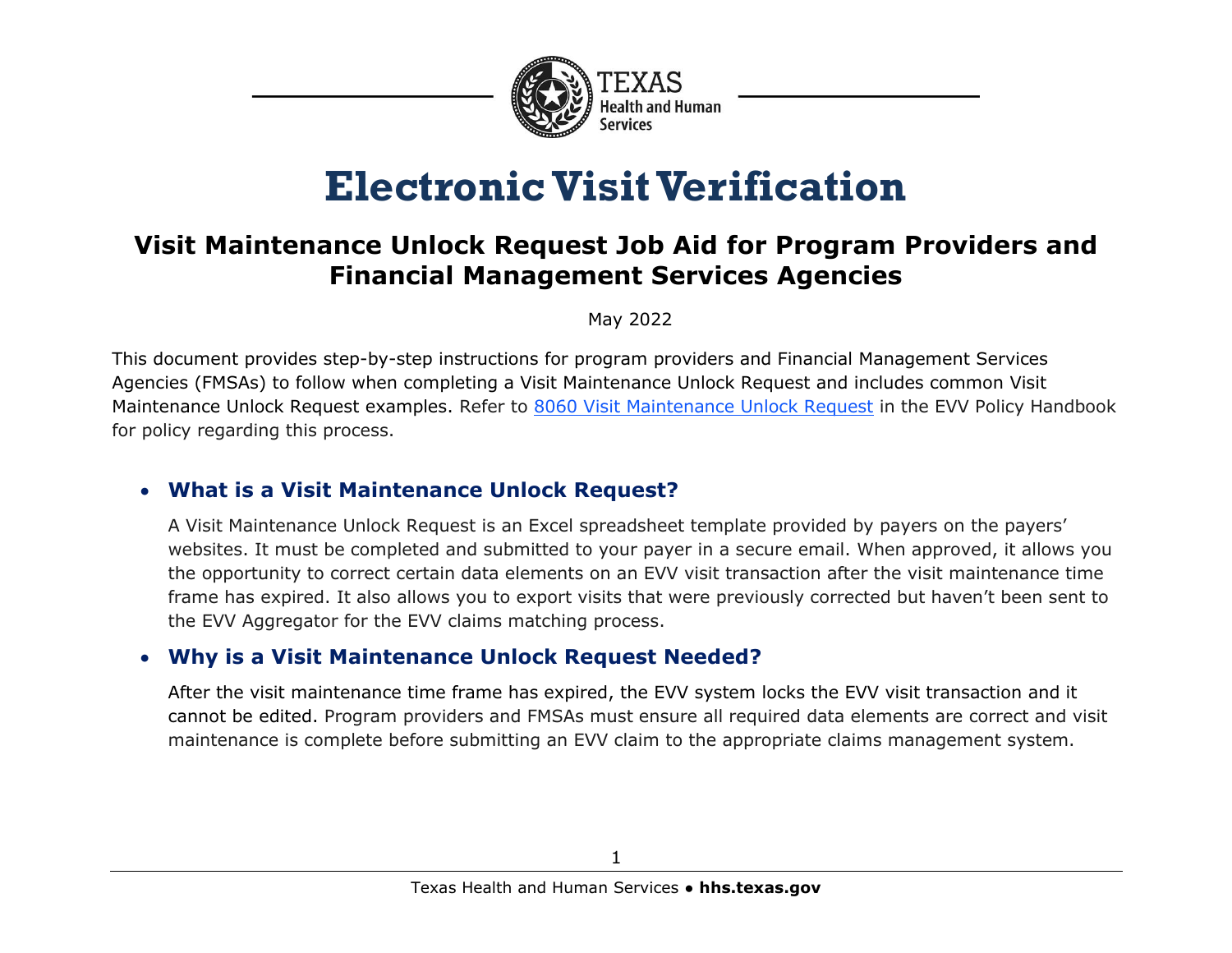## **Visit Maintenance Unlock Request Process for Program Providers and FMSAs**

- 1. Access the Visit Maintenance Unlock Request on your payer's webpage.
	- If **HHSC** is your payer: Access the [EVV Visit Maintenance Unlock Request for Program Providers and](https://www.hhs.texas.gov/sites/default/files/documents/doing-business-with-hhs/providers/long-term-care/evv/evv-visit-maintenance-unlock-request.xlsx)  [FMSAs \(Excel\).](https://www.hhs.texas.gov/sites/default/files/documents/doing-business-with-hhs/providers/long-term-care/evv/evv-visit-maintenance-unlock-request.xlsx)
	- If a **managed care organization (MCO)** is your payer: Access the EVV Visit Maintenance Unlock Request for Program Providers and FMSAs (Excel) from your MCO's website. MCO websites are on the last page of the [EVV Contact Information Guide for Program Providers and FMSAs](https://www.hhs.texas.gov/sites/default/files/documents/doing-business-with-hhs/providers/long-term-care/evv/evv-contact-information-guide.pdf) (PDF).
- 2. Open the EVV Visit Maintenance Unlock Request for Program Providers and FMSAs (Excel).
	- **Tip:** You may need to zoom in to see the items in the drop-down lists. To enlarge the VMUR, click **View** > **Zoom** on the toolbar and select a magnification level; then click **OK**. Or click the **+** or **–** icons on the lower right of the screen to zoom in or zoom out.
- 3. The Visit Maintenance Unlock Request (Excel) includes two tabs:
	- **Instructions** tab Please read the instructions before completing the PP-FMSA VMUR tab.
	- **PP-FMSA VMUR** tab Use this tab to complete the Visit Maintenance Unlock Request.
- 4. On the PP-FMSA VMUR tab, enter the information needed for the Visit Maintenance Unlock Request. Do not modify the spreadsheet tab names or contents within the spreadsheet.
	- **Navigation tips:** Some fields display a drop-down arrow on the right side of the field when clicked; click the drop-down arrow and select your choice from the list. Otherwise, type in the data needed. You can use your mouse to click from one field to the next; or use the **Tab** key on the keyboard. Example:

| Program Provider and FMSA Must Complete the Following: |  |  |  |
|--------------------------------------------------------|--|--|--|
| Payer (listed on<br>the visit)                         |  |  |  |
| EVV Vendor<br>Svstem                                   |  |  |  |
| Proprietary<br>System Name                             |  |  |  |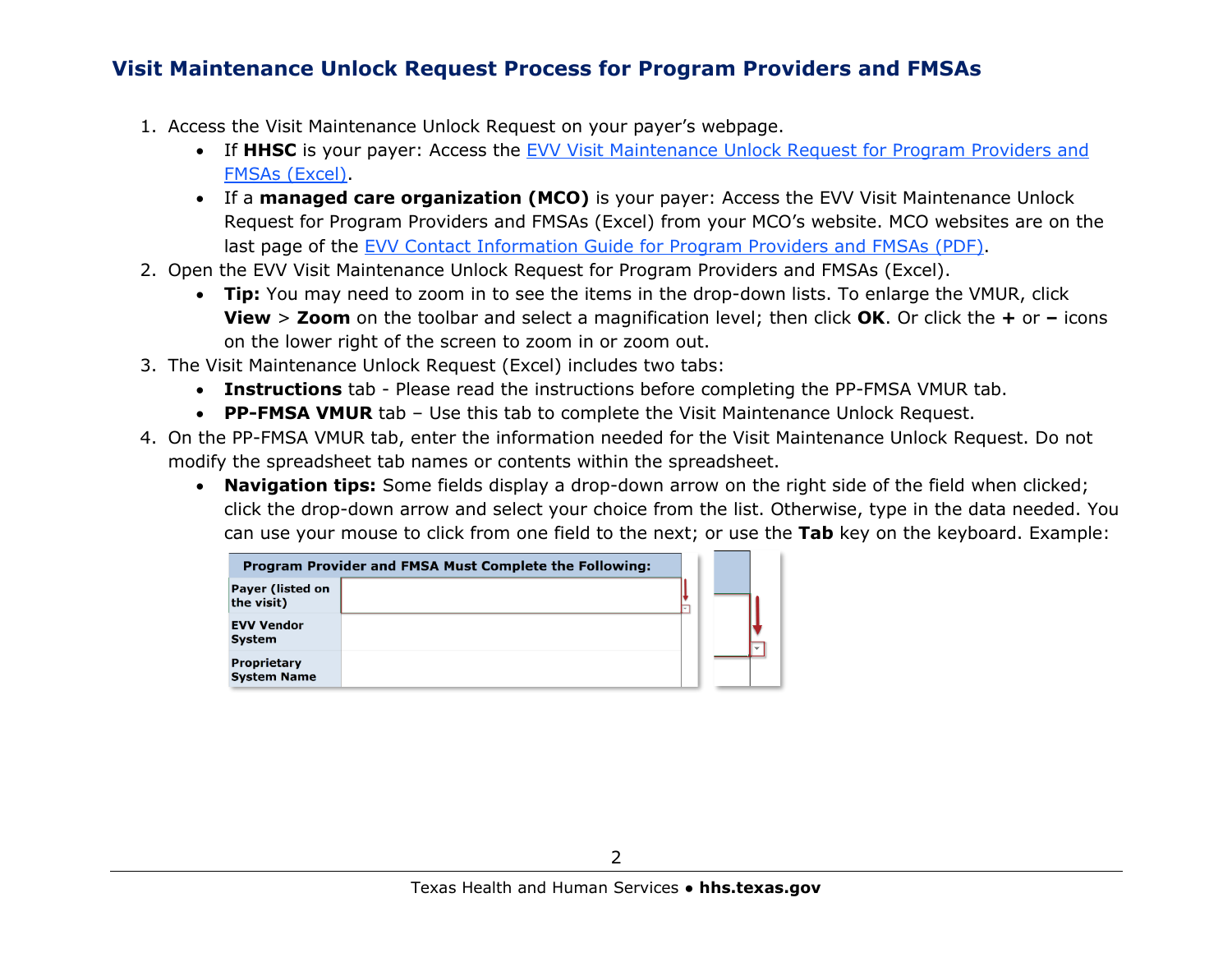#### **Payer and EVV System Information**

Click the **Payer (listed on the visit)** field to display the drop-down arrow. Click the drop-down arrow and select your payer from the list. Refer to [2100 Payers](https://www.hhs.texas.gov/handbooks/electronic-visit-verification-policy-handbook/2000-evv-stakeholders#2100) in the EVV Policy Handbook to view a list of services under each payer.

If you are using an EVV vendor system, click the **EVV Vendor System** field to display the drop-down arrow and select your EVV vendor from the list. Leave the Proprietary System Name field blank. Example:

| <b>Program Provider and FMSA Must Complete the Following:</b> |                   |  |  |  |  |  |
|---------------------------------------------------------------|-------------------|--|--|--|--|--|
| <b>Payer (listed on</b><br>the visit)                         | HHSC (Acute Care) |  |  |  |  |  |
| <b>EVV Vendor</b><br><b>System</b>                            | DataLogic/Vesta   |  |  |  |  |  |
| <b>Proprietary</b><br><b>System Name</b>                      |                   |  |  |  |  |  |

If you are using an EVV proprietary system, click the **EVV Vendor System** field to display the drop-down arrow and select **Proprietary System** from the list. Enter the name of the proprietary system you are using in the **Proprietary System Name** field. Example:

|                                          | <b>Program Provider and FMSA Must Complete the Following:</b> |  |  |  |  |  |
|------------------------------------------|---------------------------------------------------------------|--|--|--|--|--|
| <b>Payer (Listed on</b><br>the visit)    | <b>Blue Cross Blue Shield</b>                                 |  |  |  |  |  |
| <b>EVV Vendor</b><br><b>System</b>       | Proprietary System                                            |  |  |  |  |  |
| <b>Proprietary</b><br><b>System Name</b> | EVV Proprietary System Name                                   |  |  |  |  |  |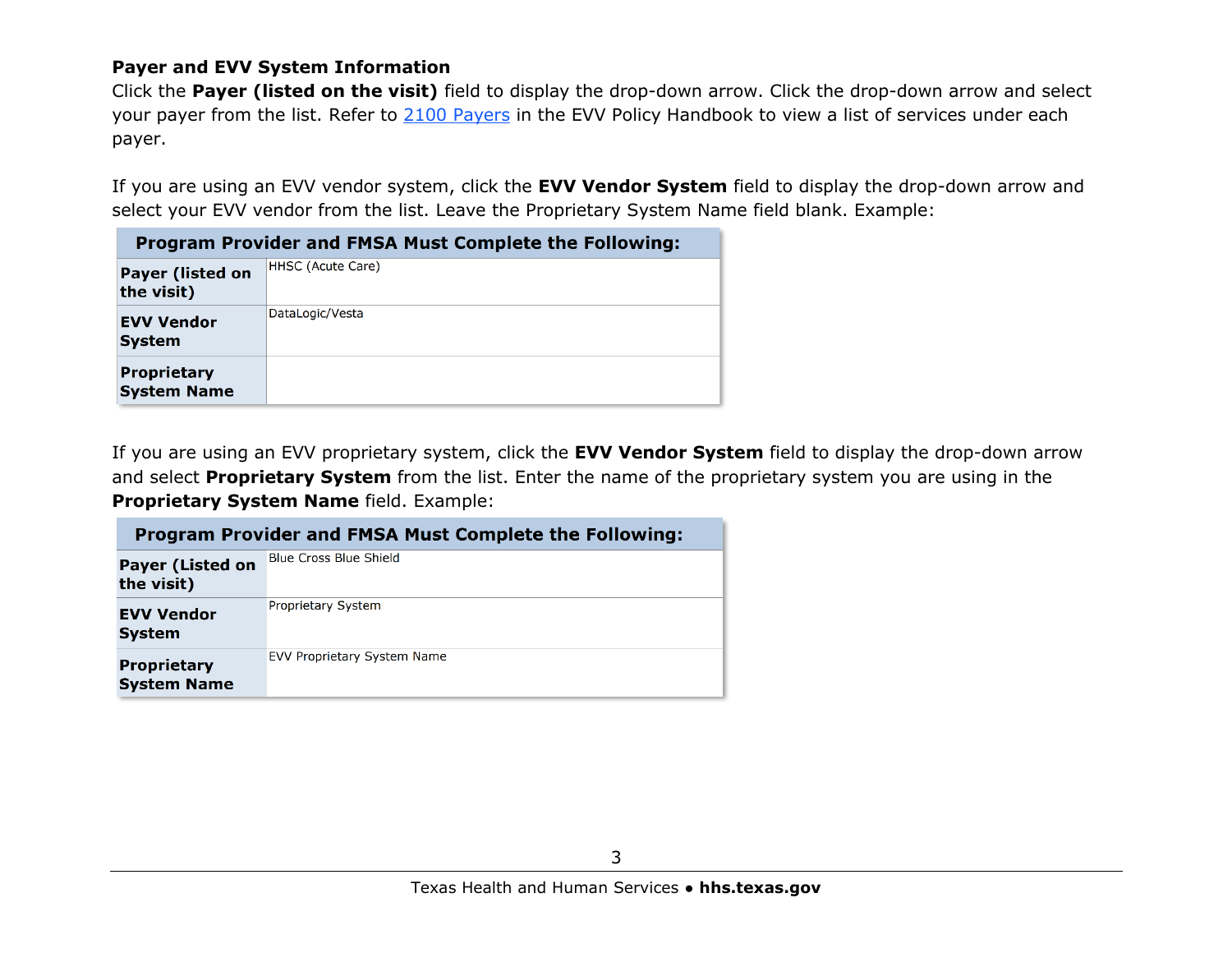## **Program Provider and FMSA Information**

| <b>Program Provider and FMSA Information</b> |                                                       |                                                          |                                                   |                                                               |                 |  |  |
|----------------------------------------------|-------------------------------------------------------|----------------------------------------------------------|---------------------------------------------------|---------------------------------------------------------------|-----------------|--|--|
| Program                                      | <b>Program Provider and FMSA</b><br><b>Legal Name</b> | <b>Program Provider</b><br>and FMSA<br><b>NPI or API</b> | <b>Program Provider</b><br>and FMSA<br><b>TIN</b> | <b>Program Provider</b><br>and FMSA<br><b>Provider Number</b> | Service<br>Area |  |  |
| <b>PHC</b>                                   | Smith Home Care Agency LLC                            | 9999999999                                               | 999999999                                         | 9999999                                                       | Region 11       |  |  |
|                                              |                                                       |                                                          |                                                   |                                                               |                 |  |  |

| <b>Field Name</b>                                | <b>Instructions</b>                                                                    |
|--------------------------------------------------|----------------------------------------------------------------------------------------|
| Program                                          | Click the <b>Program</b> field and then select the program<br>from the drop-down list. |
| <b>Program Provider and FMSA Legal Name</b>      | Enter the organization's legal name.                                                   |
| <b>Program Provider and FMSA NPI or API</b>      | Enter the National Provider Identifier or Atypical Provider<br>Identifier.             |
| <b>Program Provider and FMSA TIN</b>             | Enter the Taxpayer Identification Number.                                              |
| <b>Program Provider and FMSA Provider Number</b> | Enter the Provider Number.                                                             |
| <b>Service Area</b>                              | Enter the HHSC Region, Catchment Area, LMHA or<br>LIDDA Service Area.                  |

### **Member Information**

| <b>Member Information</b>                                 |           |                    |                                                  |  |
|-----------------------------------------------------------|-----------|--------------------|--------------------------------------------------|--|
| <b>Medicaid</b><br><b>Member Name</b><br><b>Member ID</b> |           | <b>Field Name</b>  | Instructions                                     |  |
| Marie Hernandez                                           | 999999999 | <b>Member Name</b> | Enter the member's name that received services.  |  |
|                                                           |           | Medicaid Member ID | Enter the nine-digit Medicaid ID for the member. |  |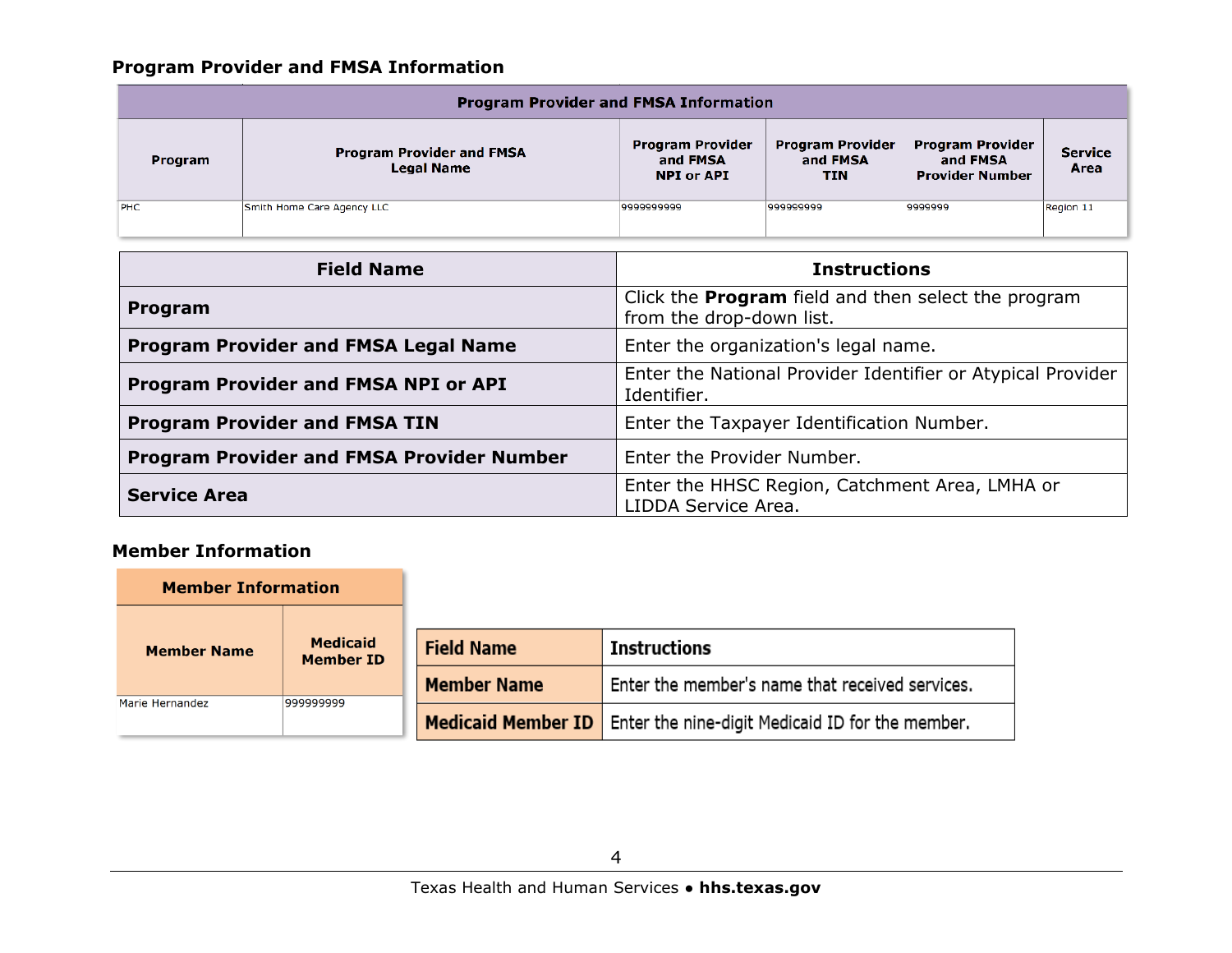# **Correction Request Information**

| <b>Correction Request Information</b> |                       |                                         |                                                     |                                                   |                                                               |  |  |
|---------------------------------------|-----------------------|-----------------------------------------|-----------------------------------------------------|---------------------------------------------------|---------------------------------------------------------------|--|--|
| <b>EVV Visit ID</b>                   | <b>EVV Visit Date</b> | <b>Incorrect Data</b><br><b>Element</b> | <b>Incorrect Data</b><br><b>Element Information</b> | <b>Correct Data Element</b><br><b>Information</b> | <b>Reason for Data</b><br><b>Element</b><br><b>Correction</b> |  |  |
| 99999999                              | 10/22/2021            | <b>Bill Hours</b>                       | <b>Agency Billed for 3</b>                          | Units Should be 0                                 | <b>Agency Over Billed</b><br><b>Units</b>                     |  |  |

| <b>Field Name</b>                                     | <b>Instructions</b>                                                                                                                                                                                                                                                                                                                                                                                                                                                                                    |
|-------------------------------------------------------|--------------------------------------------------------------------------------------------------------------------------------------------------------------------------------------------------------------------------------------------------------------------------------------------------------------------------------------------------------------------------------------------------------------------------------------------------------------------------------------------------------|
| <b>EVV Visit ID (Column I)</b>                        | Enter the EVV visit ID.                                                                                                                                                                                                                                                                                                                                                                                                                                                                                |
| <b>EVV Visit Date (Column J)</b>                      | Enter the EVV visit date.                                                                                                                                                                                                                                                                                                                                                                                                                                                                              |
| <b>Incorrect Data Element (Column K)</b>              | Click the Incorrect Data Element field. Click the drop-<br>down arrow and select an incorrect data element from<br>the drop-down list. Only approved data element options<br>allowed for corrections are included in the drop-down list.<br>Multiple corrections for one visit will require multiple line<br>submissions.<br><b>Note:</b> 'N/A – Export Only' may be selected for situations<br>when a visit has been corrected but not exported to the<br>EVV Aggregator because the visit is locked. |
| <b>Incorrect Data Element Information (Column L)</b>  | Enter the incorrect data currently showing in the EVV<br>system.                                                                                                                                                                                                                                                                                                                                                                                                                                       |
| <b>Correct Data Element Information</b><br>(Column M) | Enter the data element that will show in the EVV system<br>after the correction has been made.                                                                                                                                                                                                                                                                                                                                                                                                         |
| <b>Reason for Data Element Correction (Column N)</b>  | Enter the reason for the data element correction.                                                                                                                                                                                                                                                                                                                                                                                                                                                      |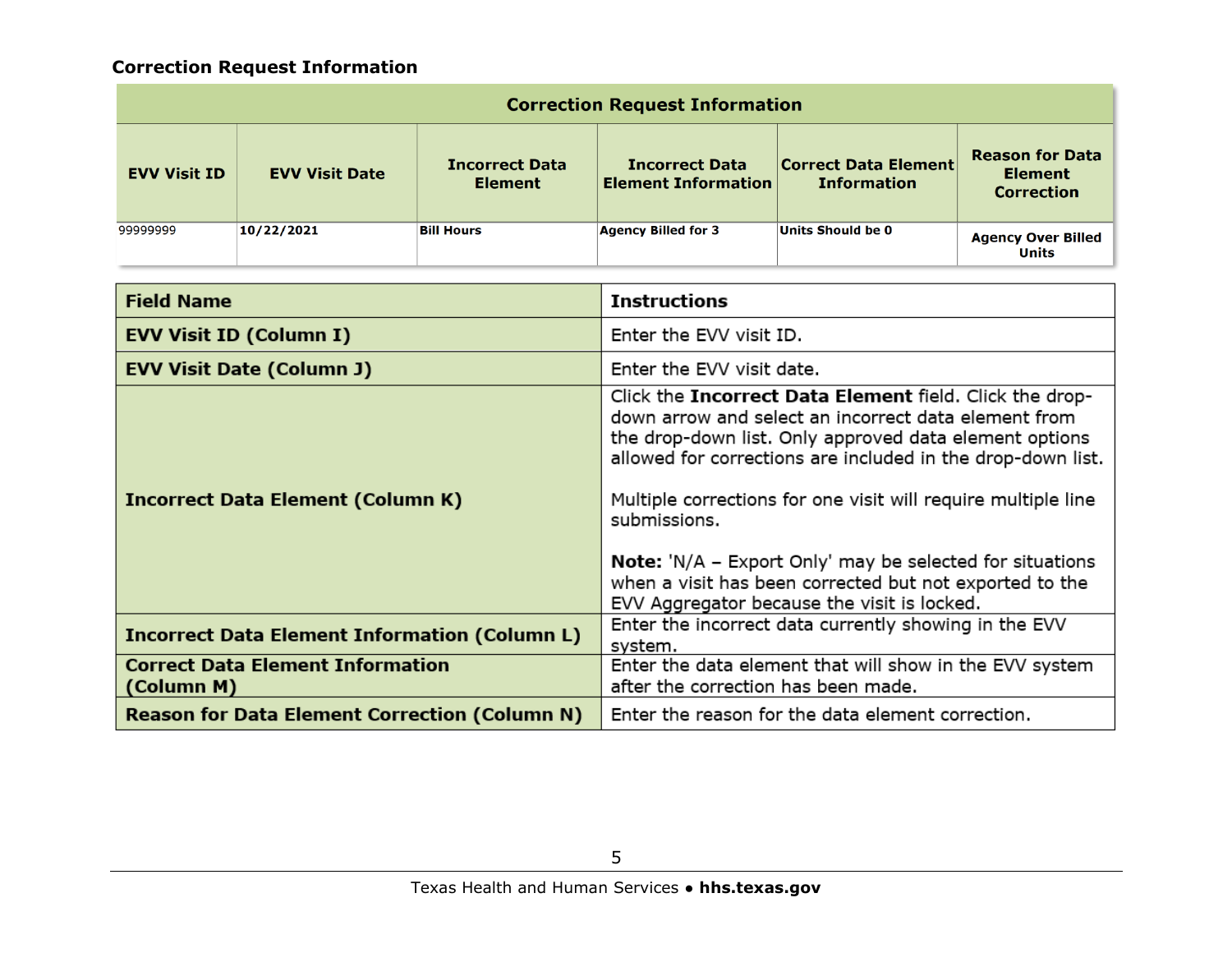#### **Payer Use Only**

Instructions: Do not enter any information in fields that payers must complete (Yellow fields).



- 5. When you are done entering data in the Visit Maintenance Unlock Request, save the completed request (Excel spreadsheet) to your local drive. Do not save the file as a PDF; payers deny PDF requests.
	- Click **File** > **Save As**.
	- Click **Browse** to select the save location; then click **Save**.
- 6. Attach the Visit Maintenance Unlock Request to an email. In the email, include a contact name, email address and phone number. Encrypt the email before you send it. Email encryption instructions vary, depending on the email program used. Search "How to encrypt an email" in the Help section of your email program for instructions. Visit Maintenance Unlock Request emails not sent securely could result in a Health Insurance Portability and Accountability Act (HIPAA) violation and the payer will deny the request.
	- **How to Encrypt an Email in Microsoft Outlook:** In the email message, click **File** > **Properties**. Click **Security Settings**, and then select the **Encrypt message contents and attachments** check box. Click **OK**; then close the window. Compose your email message; then click **Send**. Example:

| <b>Security Properties</b> |                                          |  | ×               |
|----------------------------|------------------------------------------|--|-----------------|
|                            | Encrypt message contents and attachments |  |                 |
|                            | Add digital signature to this message    |  |                 |
|                            | Send this message as clear text signed   |  |                 |
|                            | Request S/MIME receipt for this message  |  |                 |
| <b>Security Settings</b>   |                                          |  |                 |
| Security setting:          |                                          |  |                 |
| <automatic></automatic>    |                                          |  | Change Settings |
| <b>Security Label</b>      |                                          |  |                 |
| Policy                     | <none></none>                            |  | Configure       |
| Classification:            |                                          |  |                 |
| Privacy Mark:              |                                          |  |                 |
|                            |                                          |  |                 |
|                            |                                          |  |                 |
|                            |                                          |  |                 |
|                            | OK                                       |  | Cancel          |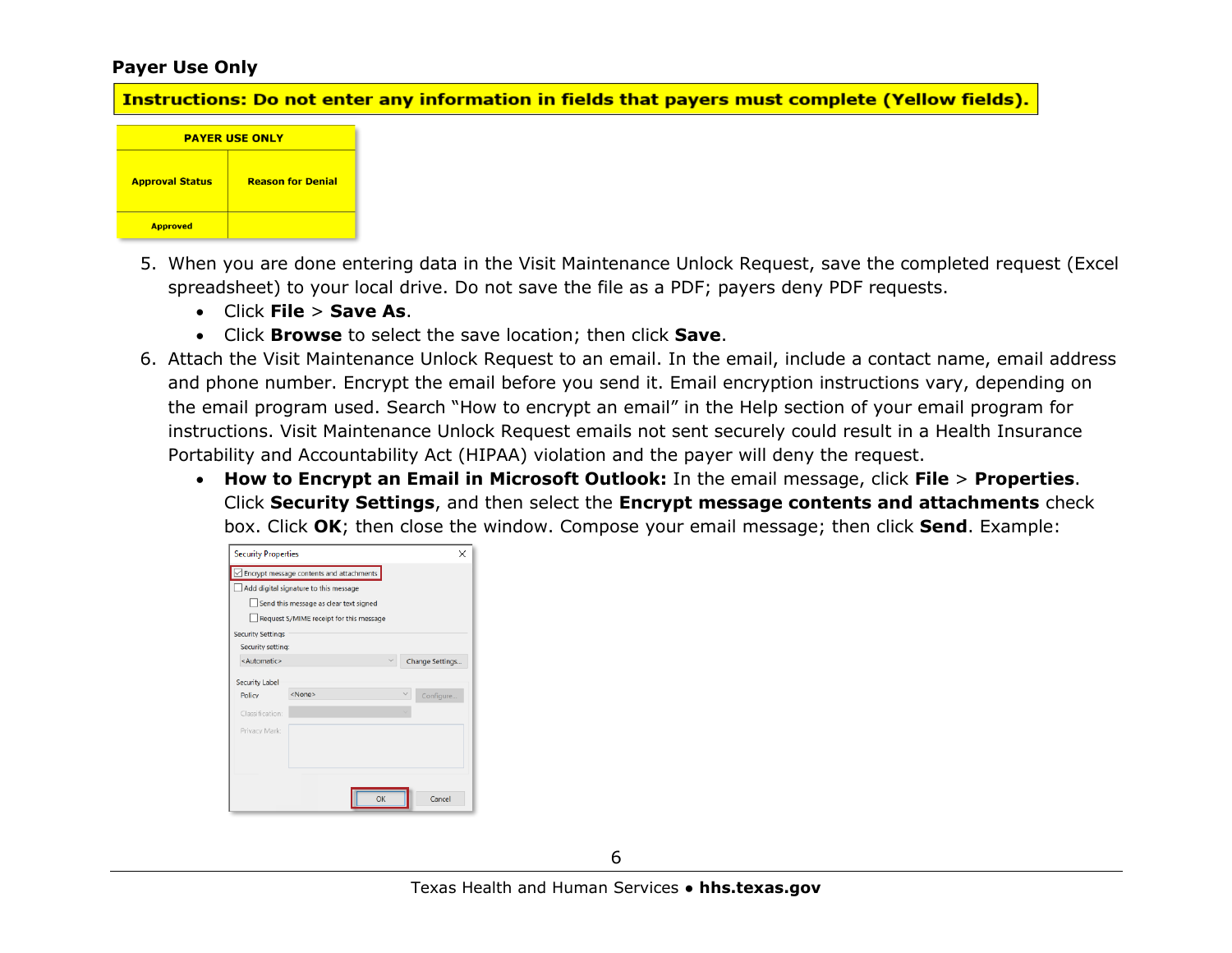- **If Not Able to Send a Secure Email:** If you're not able to send a secure email, you can request one from the payer. Refer to payer emails in step #7. Once the payer has sent the secure email, you can reply to the secure email with the attached Visit Maintenance Unlock Request.
- 7. Send the secure email, along with the Visit Maintenance Unlock Request, to your payer.
	- If HHSC is your payer: Send to [evv@hhs.texas.gov.](mailto:evv@hhs.texas.gov)
	- If an MCO is your payer: Send to your MCO. MCO emails are included on page 4 of the [EVV Contact](https://www.hhs.texas.gov/sites/default/files/documents/doing-business-with-hhs/providers/long-term-care/evv/evv-contact-information-guide.pdf)  [Information Guide for Program Providers and FMSAs](https://www.hhs.texas.gov/sites/default/files/documents/doing-business-with-hhs/providers/long-term-care/evv/evv-contact-information-guide.pdf) (PDF).
- 8. The payer will deny the Visit Maintenance Unlock Request if it is incomplete or missing required information, if it cannot be opened by the payer, or if it was not sent through a secure method.

If the payer approves your Visit Maintenance Unlock Request, the payer will send it to the EVV vendor or EVV Proprietary System Operator (PSO) within three business days. EVV vendors/PSOs have 10 business days to validate the information submitted and complete visit maintenance or schedule a meeting with the program provider or FMSA to complete visit maintenance. The EVV PSO determines the time frame for completing visit maintenance.

If the information submitted is incorrect, invalid, or missing data elements, the EVV vendor or EVV PSO will:

- Not unlock EVV visit transaction(s) for visit maintenance.
- Return the Visit Maintenance Unlock Request to the program provider or FMSA.
- Notify the payer, program provider, or FMSA why the EVV visit transaction(s) cannot be unlocked for visit maintenance.

EVV vendors/EVV PSOs cannot provide specific information regarding what data should be updated. They can only direct the program provider or FMSA as to which visit dates and members are approved within the Visit Maintenance Unlock Request.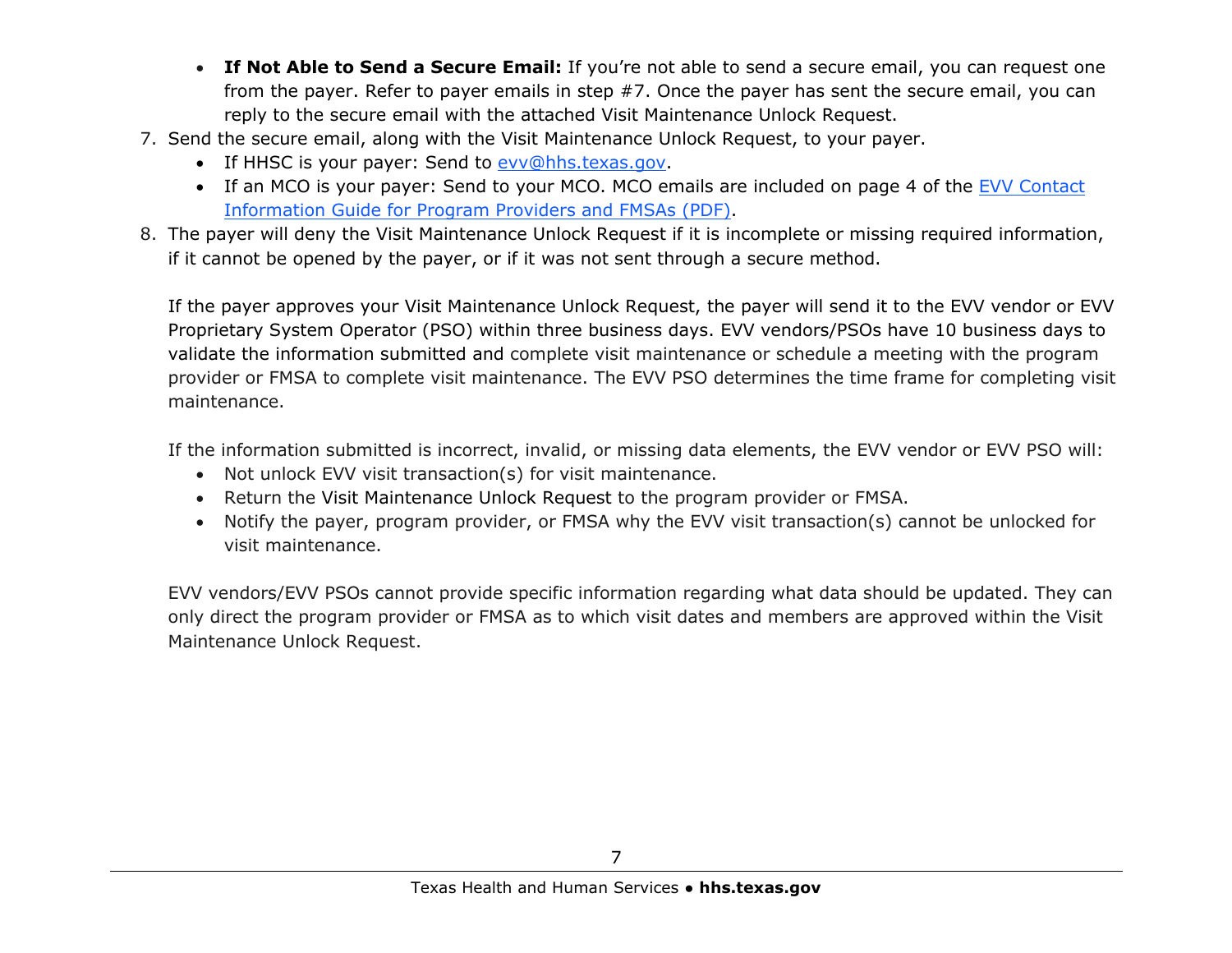# **Common Visit Maintenance Unlock Request Examples**

# Example 1: Request to Change Bill Hours

**Scenario:** Program provider Jamie Davis needs to unlock a visit to make a correction to the bill hours to match the actual hours provided to the member during service delivery. Visit Maintenance Unlock Request Example:

| <b>Correction Request Information</b> |                       |                                         |                                                     |                                                   |                                                               |  |  |
|---------------------------------------|-----------------------|-----------------------------------------|-----------------------------------------------------|---------------------------------------------------|---------------------------------------------------------------|--|--|
| <b>EVV Visit ID</b>                   | <b>EVV Visit Date</b> | <b>Incorrect Data</b><br><b>Element</b> | <b>Incorrect Data</b><br><b>Element Information</b> | <b>Correct Data Element</b><br><b>Information</b> | <b>Reason for Data</b><br><b>Element</b><br><b>Correction</b> |  |  |
| 99999999                              | 10/22/2021            | <b>Bill Hours</b>                       | <b>Agency Billed for 3</b>                          | Units Should be 0                                 | <b>Agency Over Billed</b><br>Units                            |  |  |

#### **Important Notes for Requests to Increase Bill Hours:**

- A request to increase bill hours in the Visit Maintenance Unlock Request is not a guarantee that it will occur if the increase would cause you to go over the authorized amount linked to the member. If the EVV vendor or PSO discovers the Visit Maintenance Unlock Request to increase the number of billed hours would exceed what is allowed and documented in the member's profile, they will deny the request.
- Bill hours may never be increased beyond the actual hours worked.
- Bill hours may be downward adjusted if the actual hours worked captured in the EVV system are incorrect, or if the program provider or FMSA intends to bill Medicaid for less time than actual hours worked in the EVV system.

# Example 2: Request to Document Actual Clock In, Clock Out Time, or Both

**Scenario:** FMSA Heidi Gonzalez needs to unlock three visits to document the actual clock in time of the service provider, the actual clock out time of the service provider, and the actual clock in and clock out times of the service provider because the times are incorrect on the visits in the EVV system. Visit Maintenance Unlock Request Example: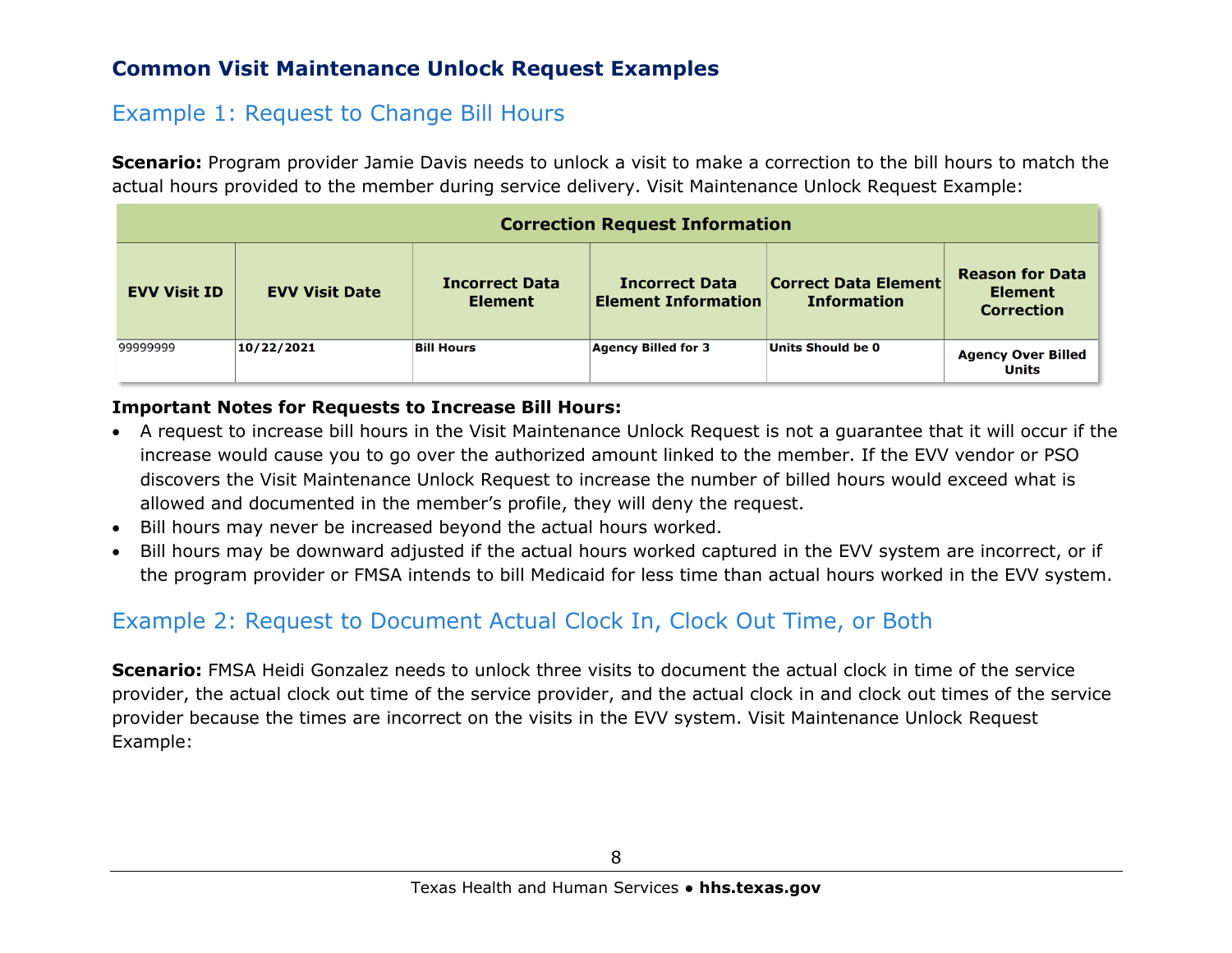| <b>Correction Request Information</b> |                       |                                         |                                                               |                                                                            |                                                               |  |  |
|---------------------------------------|-----------------------|-----------------------------------------|---------------------------------------------------------------|----------------------------------------------------------------------------|---------------------------------------------------------------|--|--|
| <b>EVV Visit ID</b>                   | <b>EVV Visit Date</b> | <b>Incorrect Data</b><br><b>Element</b> | <b>Incorrect Data</b><br><b>Element</b><br><b>Information</b> | <b>Correct Data</b><br><b>Element</b><br><b>Information</b>                | <b>Reason for Data</b><br><b>Element</b><br><b>Correction</b> |  |  |
| 99999999                              | 4/11/2021             | <b>Reason Code</b>                      | Incorrect Clock In: 8:15AM                                    | Time In to be communicated<br>in free text: 8:00AM                         | Add reason code and free<br>text                              |  |  |
| 99999998                              | 4/18/2021             | <b>Reason Code</b>                      | Incorrect Clock Out: 5:15PM                                   | Time Out to be<br>communicated in free text:<br>5:00PM                     | Add reason code and free<br>text                              |  |  |
| 99999997                              | 4/11/2021             | <b>Reason Code</b>                      | Incorrect Clock In: 9:15AM<br>and Clock Out: 3:15PM           | Time In: 9:00AM and Time<br>Out: 3:00PM to be<br>communicated in free text | Add reason code and free<br>text                              |  |  |

**Important Note:** Select **Reason Code** as the incorrect data element if the clock in and/or clock out times need to be corrected. Once the visit is unlocked, enter the actual clock in and clock out times in the free text field.

# Example 3: Request to Enter a Visit Manually

**Scenario:** FMSA Lucy Hawkins needs to enter a visit manually into the EVV system because when the service provider tried to clock in and clock out using the mobile method, there were system errors and the clock in and clock out times were not electronically captured. Visit Maintenance Unlock Request Example:

| <b>Correction Request Information</b> |                       |                                         |                                                               |                                                             |                                                               |  |  |
|---------------------------------------|-----------------------|-----------------------------------------|---------------------------------------------------------------|-------------------------------------------------------------|---------------------------------------------------------------|--|--|
| <b>EVV Visit ID</b>                   | <b>EVV Visit Date</b> | <b>Incorrect Data</b><br><b>Element</b> | <b>Incorrect Data</b><br><b>Element</b><br><b>Information</b> | <b>Correct Data</b><br><b>Element</b><br><b>Information</b> | <b>Reason for Data</b><br><b>Element</b><br><b>Correction</b> |  |  |
| N/A                                   | 12/11/2021            | <b>Bill Hours</b>                       | $\bf{0}$                                                      | Clock In Time: 8:00AM<br>Clock Out Time: 2:00PM             | Technical Issues with the<br>Vesta system                     |  |  |

**Important Notes:** Manual visits must be entered into the EVV system within the visit maintenance time frame. Payers will only approve Visit Maintenance Unlock Requests to enter a visit manually if the reason for creating a